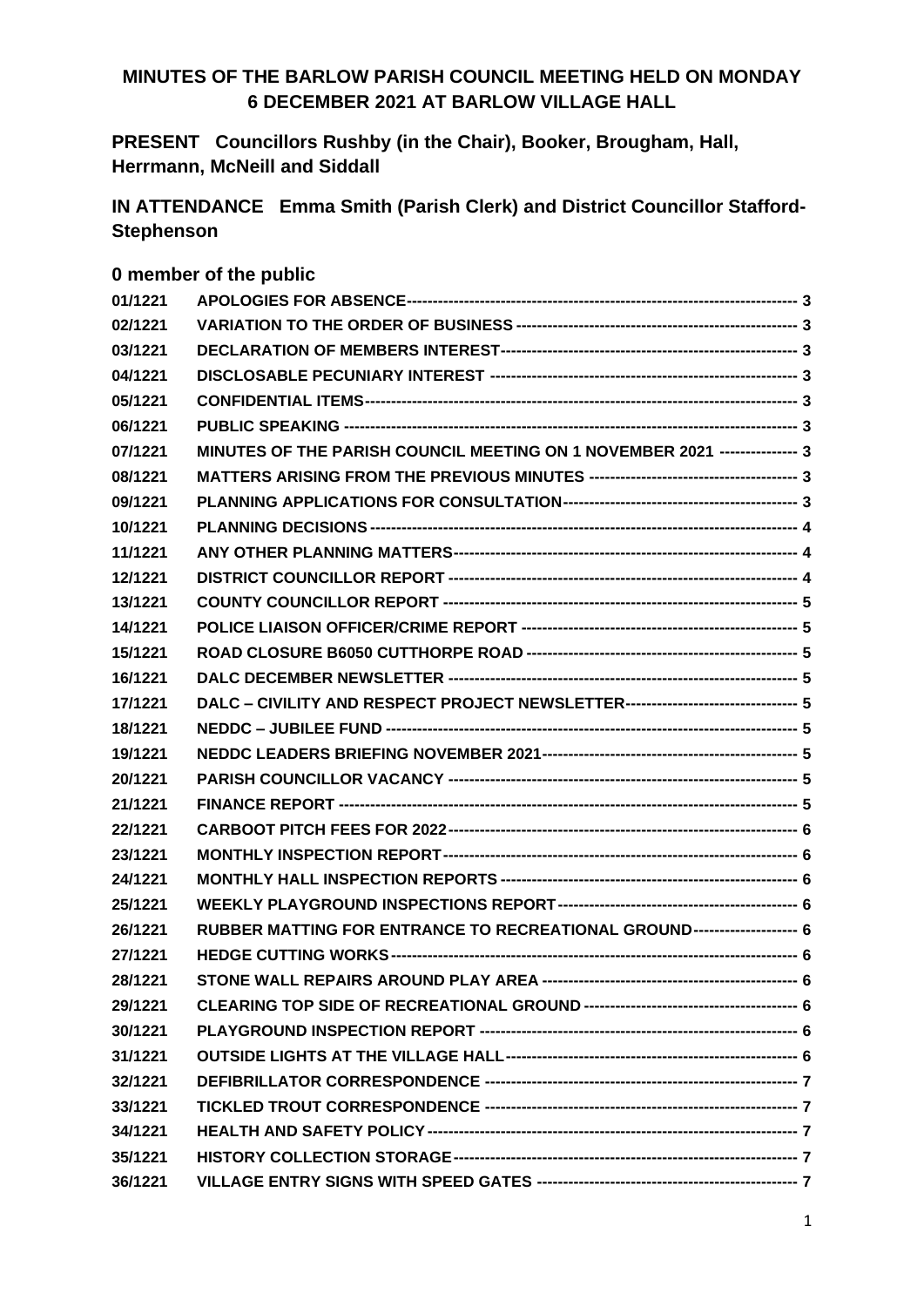| 37/1221 |  |
|---------|--|
| 38/1221 |  |
| 39/1221 |  |
| 40/1221 |  |
| 41/1221 |  |
| 42/1221 |  |
|         |  |
|         |  |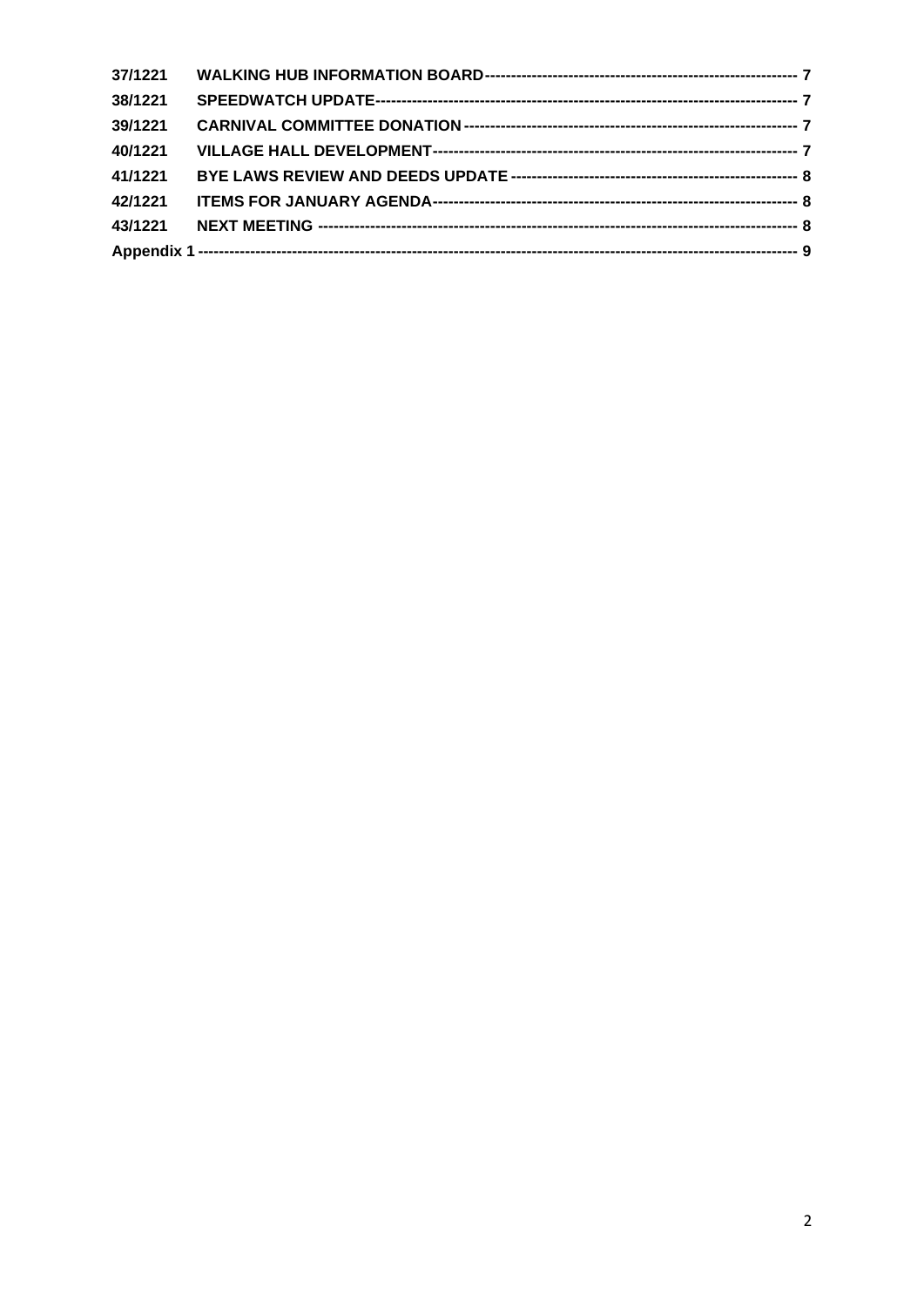## <span id="page-2-0"></span>**01/1221 APOLOGIES FOR ABSENCE**

Cllr Foster – County Councillor

<span id="page-2-1"></span>**02/1221 VARIATION TO THE ORDER OF BUSINESS** No variations.

#### <span id="page-2-2"></span>**03/1221 DECLARATION OF MEMBERS INTEREST**

Cllr Siddall – Agenda Item 14e & 21 – Carnival Committee Cllr Siddall – Agenda Item 15 – Church Treasurer Cllr McNeill – Agenda Item 14e & 21 – Carnival Committee Cllr Hall – Agenda Item 14e & 21 – Carnival Committee Cllr Rushby – Agenda Item 15 – Church Warden Councillors remained in the meeting but will not take part in the discussions or any vote on this matter.

# <span id="page-2-3"></span>**04/1221 DISCLOSABLE PECUNIARY INTEREST**

None

#### <span id="page-2-4"></span>**05/1221 CONFIDENTIAL ITEMS**

Agenda Item 22 – Village Hall Development Agenda Item 23 – Bye Laws review and deeds update.

#### <span id="page-2-5"></span>**06/1221 PUBLIC SPEAKING**

No members of the public were present at the meeting.

## <span id="page-2-6"></span>**07/1221 MINUTES OF THE PARISH COUNCIL MEETING ON 1 NOVEMBER 2021**

**RESOLVED** Council approved the minutes of the Parish Council meeting held on 1 November 2021.

#### <span id="page-2-7"></span>**08/1221 MATTERS ARISING FROM THE PREVIOUS MINUTES**  No matters arising

#### <span id="page-2-8"></span>**09/1221 PLANNING APPLICATIONS FOR CONSULTATION**

- NED 21/01284/FLH Proposed porch and detached outbuilding at Willow Cottage, Mill Lane, Barlow **RESOLVED** Concerned that the application is overbearing it is a large building on the site and close to the next door property.
- NED 21/01313/AGD Proposed agricultural storage building at Rumbling Farm, Far Lane, Barlow **RESOLVED** No Comment
- NED 21/01101/FL Construction of covered oak pergola to front of public house and awning to the brewery (revised scheme of 19/01007/FL Conservation Area/Affecting setting of a listed building) (Amended Plans) at The Peacock At Barlow, Hackney Lane, Barlow **RESOLVED** The existing car park is far too small for the present level of trade and causes congestion. The property is in a Conservation Area and Grade II listed. The property/business is already returned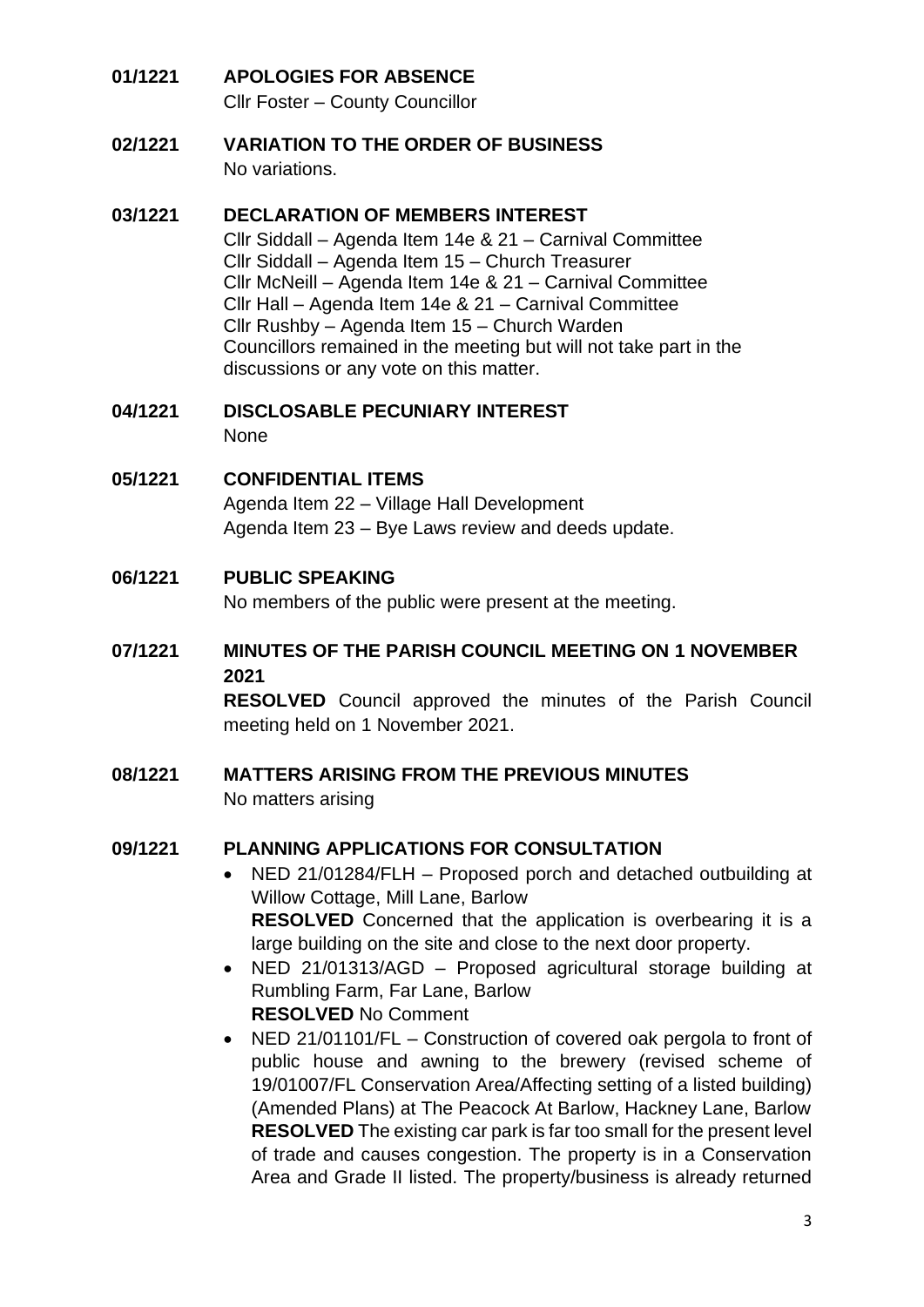to pre pandemic trading with no restrictions to customers when dining or drinking. This alteration will dramatically extend the capacity of the building. Installing lighting/heating/roofing is a significant extension of the business causing serious volume of cars blocking roads and pavements and would increase the noise level and disturbance for neighbouring properties. This is a Grade II listed building, and the application changes the character/appearance of the Old Coaching Inn. The Council are also concerned with the environmental impact with the heating system – The Parish Council has declared a Climate Emergency. Ultimately this is overdevelopment in a conservation area.

### <span id="page-3-0"></span>**10/1221 PLANNING DECISIONS**

- NED 21/01043/DISCON Application to discharge condition 5 (contaminated land) pursuant of planning permission 18/00756/FL at Sycamore Farm, Far Lane, Barlow – *Conditions Discharged – 12 November 2021*
- NED 21/01059/FLH Application for balcony, driveway to south and removal of rear window to the west (revised scheme of 21/00309/FLH) at 47 Valley Road, Barlow – *Conditionally Approved – 25 October 2021*
- NED 21/01165/FLHPD Notification under the Householder Larger Extension Scheme for a single-storey orangery extension at Oxton Rakes Hall Farm, Grange Lane, Barlow – *Permitted Development – 27 October 2021*
- NED 21/00449/FL Erection of stable block with associated hardstanding, use of land for equestrian purposes and improvements to existing access at Barlow Lees Farm, Barlow Lees Lane, Barlow – *Withdrawn – No Decision – 24 November 2021* **RESOLVED** Noted

#### <span id="page-3-1"></span>**11/1221 ANY OTHER PLANNING MATTERS**

No other planning matters received.

#### <span id="page-3-2"></span>**12/1221 DISTRICT COUNCILLOR REPORT**

Cllr Strafford-Stephenson reported that NEDDC held their Council meeting and approved the Local Plan. There are no development plans within it for Barlow.

Cllr Strafford-Stephenson has joined the Twinning Committee and would like to expand opportunities into youth, jobs and climate. Cllr Strafford-Stephenson thanked the Council for their recent donation towards the Chairs Appeal.

Attended the Remembrance and Christmas Market at Barlow. The NEDDC Christmas Market held at the Football Club recently raised £3,000 for the Chairs Appeal. Friday a Carol Concert will be held. There are no further developments on the Barlow Fisheries. There is new legislation for environmental testing of water the Commercial charge is higher than for individuals.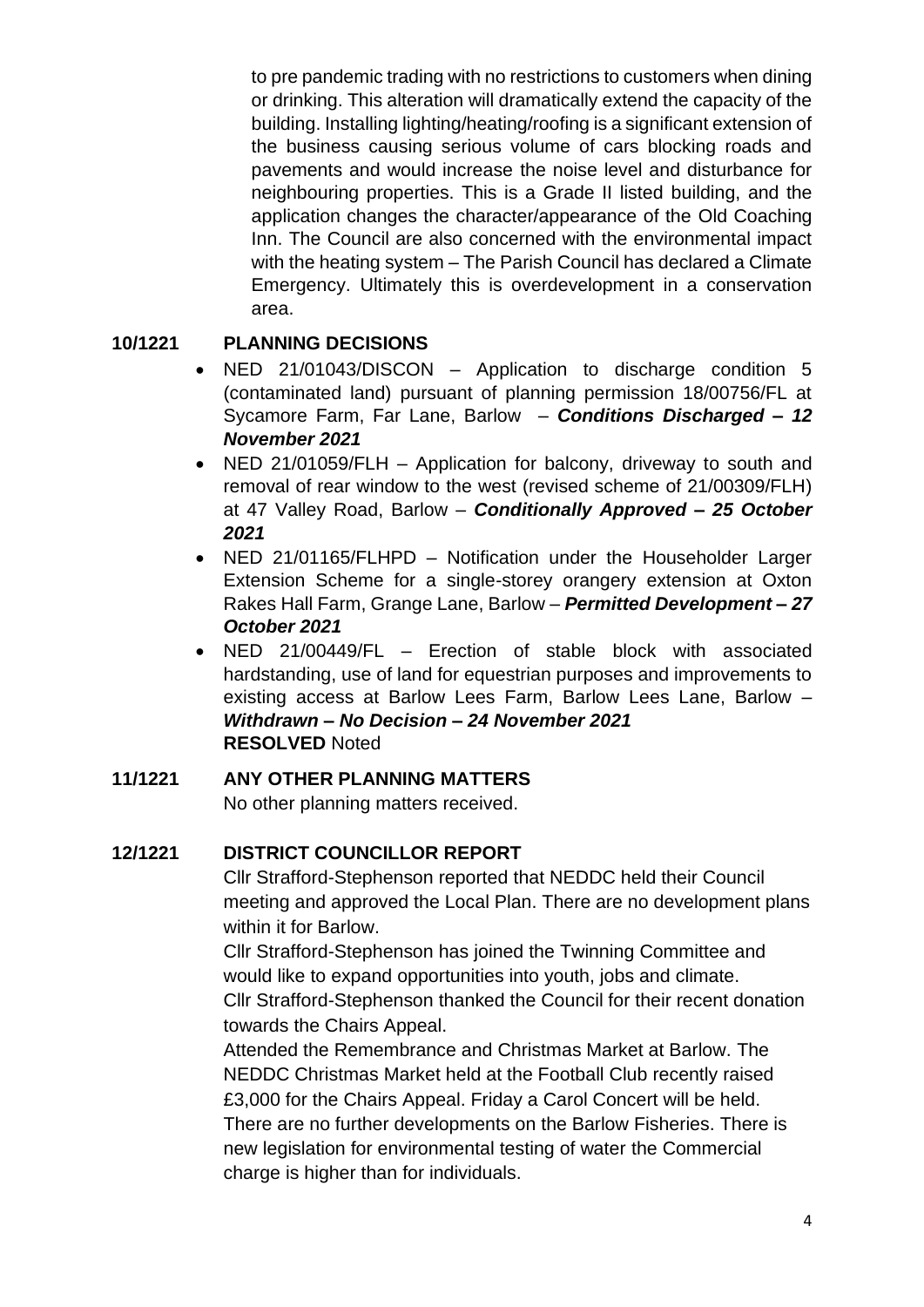Cllr Strafford-Stephenson will chase up any further updates on the Dunston development along with gritting issues.

#### <span id="page-4-0"></span>**13/1221 COUNTY COUNCILLOR REPORT**

Cllr Foster was not in attendance; Cllr Foster has asked for funding to be provided for the installation of a defibrillator and will contact the Council soon with details. Cllr Foster is also working on a number of initiatives to tackle road safety and will be in touch with further details when more is available in the meantime, please let Cllr Foster know of any issues you would like to highlight.

#### <span id="page-4-1"></span>**14/1221 POLICE LIAISON OFFICER/CRIME REPORT**

Police liaison officer did not attend the meeting. Crime report for October 2021 2 x Theft 1 Burglary Crime report for November 2021 No crimes reported **RESOLVED** Noted

## <span id="page-4-2"></span>**15/1221 ROAD CLOSURE B6050 CUTTHORPE ROAD** 6-10 December 2021 To facilitate road marking/studding and kerbing works **RESOLVED** Noted

- <span id="page-4-3"></span>**16/1221 DALC DECEMBER NEWSLETTER RESOLVED** Noted
- <span id="page-4-4"></span>**17/1221 DALC – CIVILITY AND RESPECT PROJECT NEWSLETTER RESOLVED** Noted

#### <span id="page-4-5"></span>**18/1221 NEDDC – JUBILEE FUND RESOLVED** Clerk to add this to the January Agenda for further discussion.

- <span id="page-4-6"></span>**19/1221 NEDDC LEADERS BRIEFING NOVEMBER 2021 RESOLVED** Noted
- <span id="page-4-7"></span>**20/1221 PARISH COUNCILLOR VACANCY**  Clerk reported that no applications had been received. **RESOLVED** Noted.

#### <span id="page-4-8"></span>**21/1221 FINANCE REPORT**

Cllr Rushby has conducted the Clerks appraisal. **RESOLVED** Approved the income and expenditure reports for December 2021 along with the November 2021 bank reconciliation. (Appendix 1).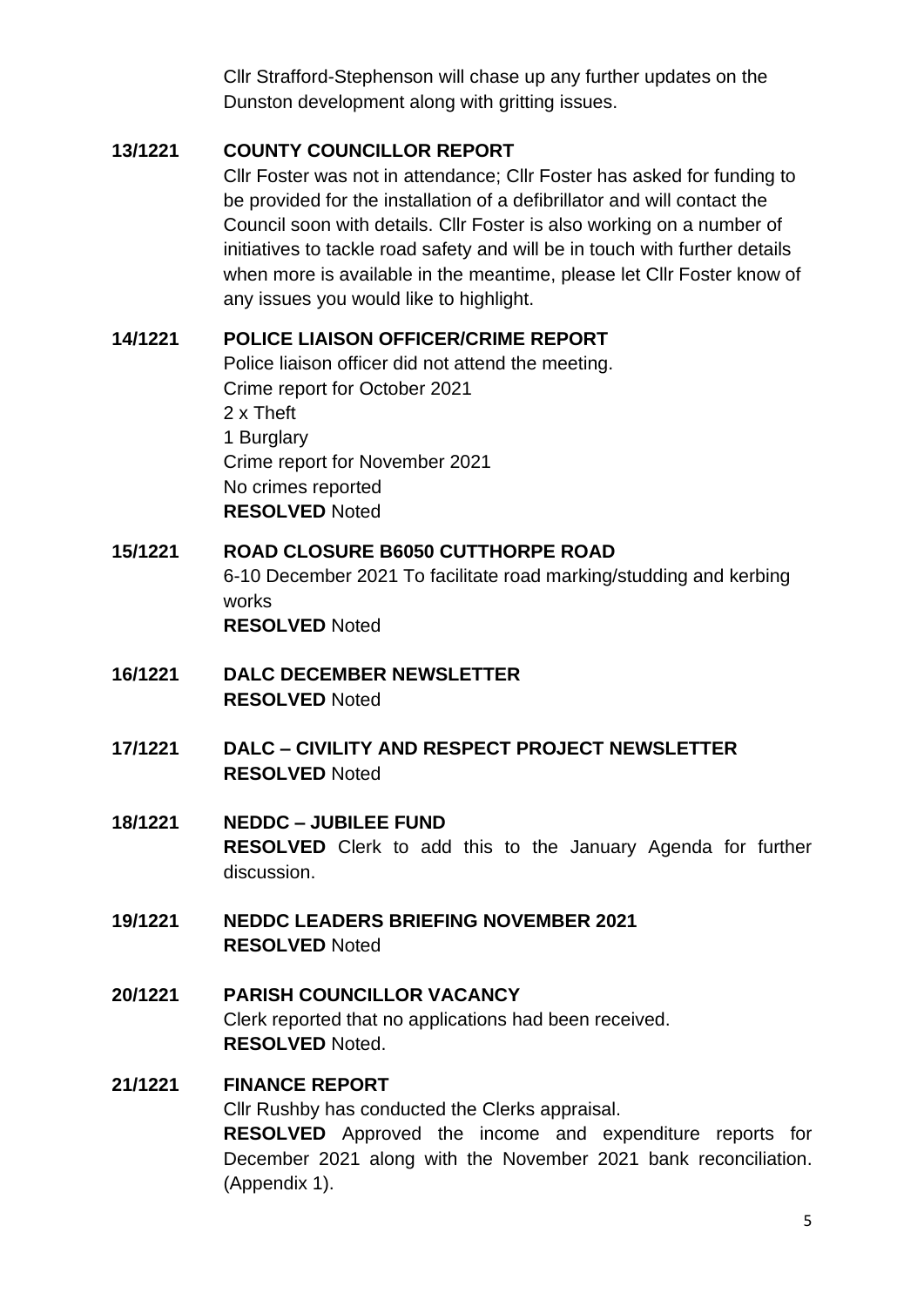#### <span id="page-5-0"></span>**22/1221 CARBOOT PITCH FEES FOR 2022**

**RESOLVED** Approved to freeze the current charge for a further year.

#### <span id="page-5-1"></span>**23/1221 MONTHLY INSPECTION REPORT**

Cllr Brougham and Siddall carried out the monthly inspection for November 2021. Cllr Rushby and Siddall came to the hall on Friday 3 December and emailed a full list of issues to the Clerk to chase up with the hall hirers.

**RESOLVED** Noted Clerk to email all Councillors to check the hall after a party booking.

#### <span id="page-5-2"></span>**24/1221 MONTHLY HALL INSPECTION REPORTS**

**RESOLVED** Cllr Booker and Herrmann to conduct the monthly hall inspection for December 2021.

#### <span id="page-5-3"></span>**25/1221 WEEKLY PLAYGROUND INSPECTIONS REPORT**

**RESOLVED** Week commencing 13 December – Cllr Brougham Week commencing 20 December – Cllr Herrmann Week commencing 27 December – Cllr Booker Week commencing 3 January – Cllr Rushby

#### <span id="page-5-4"></span>**26/1221 RUBBER MATTING FOR ENTRANCE TO RECREATIONAL GROUND**

Carnival Committee have asked for a price to install the matting. **RESOLVED** Clerk to obtain quotes for installing matting on the recreational ground.

#### <span id="page-5-5"></span>**27/1221 HEDGE CUTTING WORKS**

**RESOLVED** Approved quote received from R Pearson at a cost of £90.00.

## <span id="page-5-6"></span>**28/1221 STONE WALL REPAIRS AROUND PLAY AREA** Clerk emailed stone waller for a quote however they are busy until after Christmas.

**RESOLVED** Noted

<span id="page-5-7"></span>**29/1221 CLEARING TOP SIDE OF RECREATIONAL GROUND RESOLVED** Approved quote at a cost of £1,050.00 received from J Eville for clearing the top section of the Recreational Ground.

#### <span id="page-5-8"></span>**30/1221 PLAYGROUND INSPECTION REPORT RESOLVED** Clerk to email Preschool regarding the Teepee.

#### <span id="page-5-9"></span>**31/1221 OUTSIDE LIGHTS AT THE VILLAGE HALL** Clerk obtained quotes for the outdoor sign lights at the Village Hall.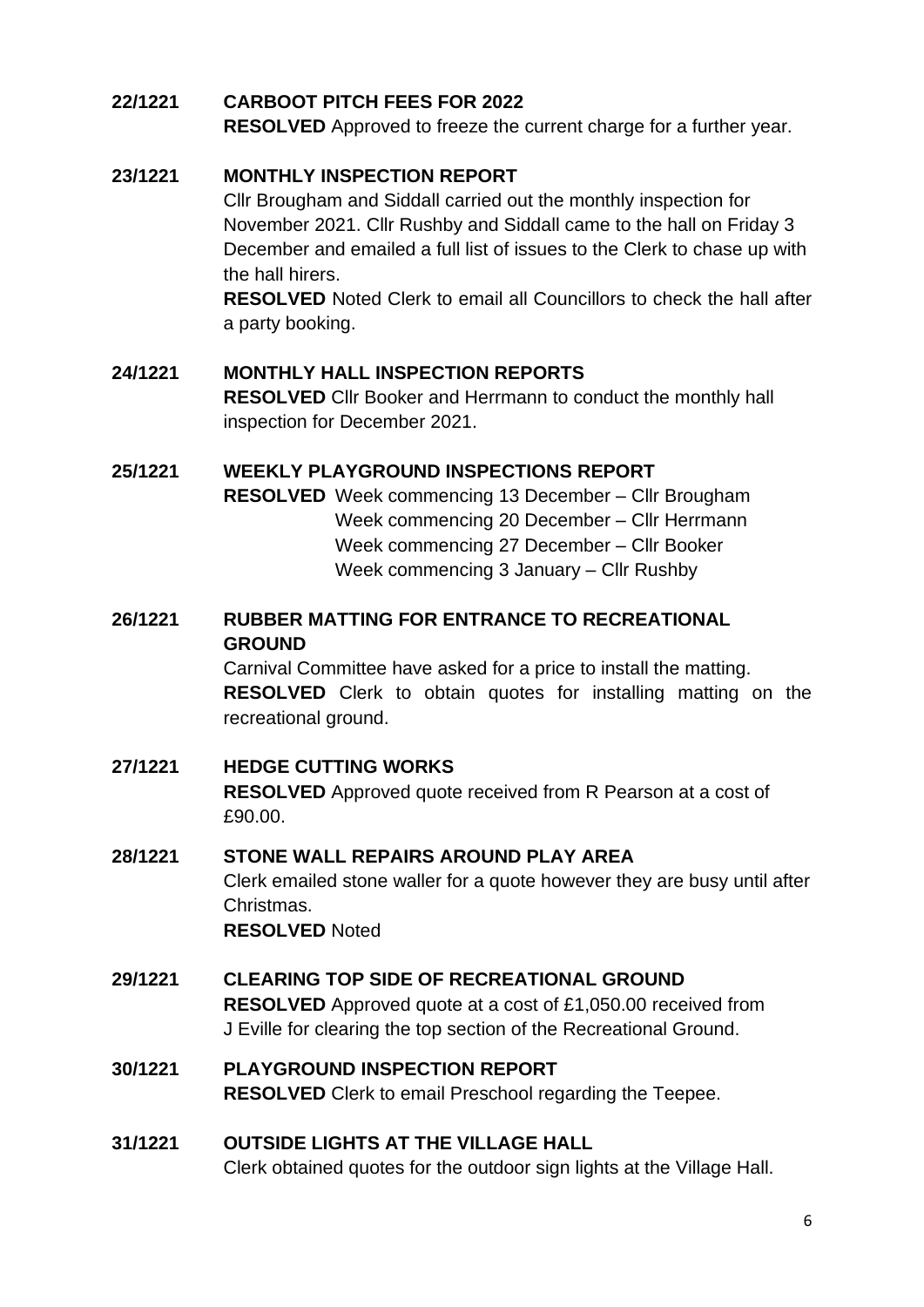**RESOLVED** Approved keeping the existing lights but putting them on a timer to reduce the time they are lit. Cost of installing the timer £105.00

## <span id="page-6-0"></span>**32/1221 DEFIBRILLATOR CORRESPONDENCE RESOLVED** Noted correspondence awaiting funding options before following up.

#### <span id="page-6-1"></span>**33/1221 TICKLED TROUT CORRESPONDENCE RESOLVED** Noted Clerk to write to DALC and ask for advice on the matter.

### <span id="page-6-2"></span>**34/1221 HEALTH AND SAFETY POLICY RESOLVED** Approved amended Health and Safety Policy.

## <span id="page-6-3"></span>**35/1221 HISTORY COLLECTION STORAGE RESOLVED** Approved the History Collection to be stored in the Committee Room cupboard labelled number 1.

### <span id="page-6-4"></span>**36/1221 VILLAGE ENTRY SIGNS WITH SPEED GATES**

Clerk reported that OITH licences would need to be obtained from DCC for each speed gate. **RESOLVED** Clerk to obtain quote for installation of the speed gates.

## <span id="page-6-5"></span>**37/1221 WALKING HUB INFORMATION BOARD** Clerk awaiting mapping information from DCC. **RESOLVED** Noted

## <span id="page-6-6"></span>**38/1221 SPEEDWATCH UPDATE**

Cllr Rushby stated that 16 offenders were caught from one session last month. Cllr Rushby has stepped down from speed watch co-ordinator. Equipment to be left in the village hall for future speed watch sessions. **RESOLVED** Cllr Rushby to speak with current speed watch volunteers to ascertain if they would like to be the co-ordinator.

## <span id="page-6-7"></span>**39/1221 CARNIVAL COMMITTEE DONATION RESOLVED** Clerk to write to the Carnival Committee and ask about funding towards the recreational ground works.

That in view of the confidential nature of the business about to be transacted, a resolution to exclude the Press and Public from the meeting in accordance with the Public Bodies (Admission to Meetings) Act 1960, s1, in order to discuss these items has been resolved.

<span id="page-6-8"></span>**40/1221 VILLAGE HALL DEVELOPMENT** Clerk met an architect to look at the Village Hall, awaiting quote for the works. **RESOLVED** Noted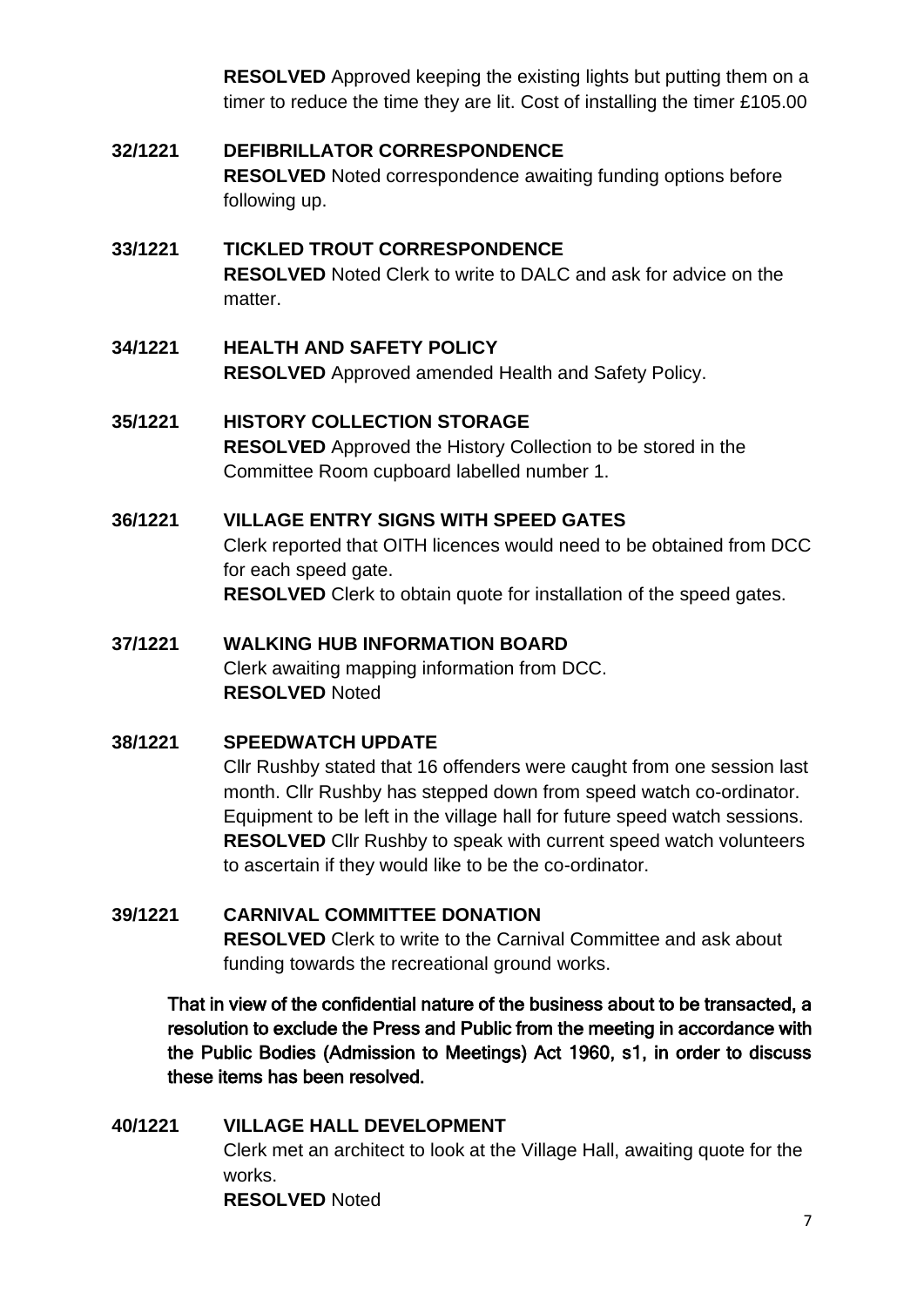- <span id="page-7-0"></span>**41/1221 BYE LAWS REVIEW AND DEEDS UPDATE** Clerk reported there were no further updates. **RESOLVED** Noted
- <span id="page-7-1"></span>**42/1221 ITEMS FOR JANUARY AGENDA RESOLVED** Queens Jubilee and possible funding options.
- <span id="page-7-2"></span>**43/1221 NEXT MEETING RESOLVED** meeting on 3 January 2022 at 7.30pm at the Village Hall.

The meeting closed at 9.46pm

Signed ………………………………………………..

Chairperson Date 3 January 2022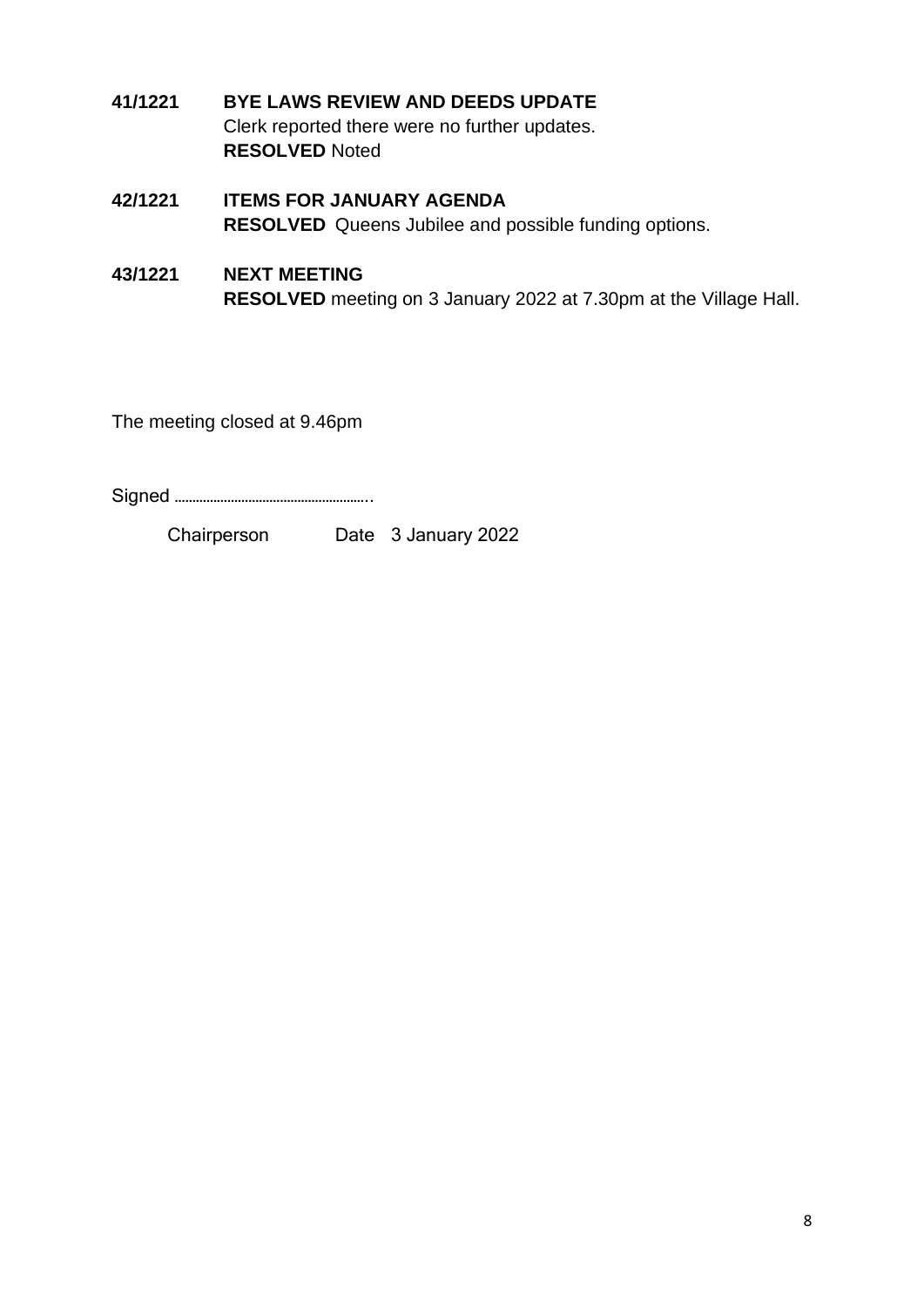## **Appendix 1**

<span id="page-8-0"></span>

| <b>Dec 21</b> | <b>Cheque Requests</b>  |                                   |    |               |    |                          |              |        |
|---------------|-------------------------|-----------------------------------|----|---------------|----|--------------------------|--------------|--------|
|               | Payee                   | <b>Details</b>                    |    | <u>Amount</u> |    | <b>Vat Rec</b>           | <b>Total</b> |        |
| D/D           | <b>PlusNet</b>          | <b>Broadband Bill</b>             | £  | 17.00         | £  | 3.40                     | £            | 20.40  |
| D/D           | <b>British Gas</b>      | Refund                            | -£ | 208.20        | -£ | 10.42                    | -£           | 218.62 |
| D/D           | <b>British Gas Lite</b> | <b>Gas Bill</b>                   | £  | 42.68         | £  | 2.14                     | £            | 44.82  |
| D/D           | <b>British Gas Lite</b> | <b>Electric Bill</b>              | £  | 97.53         | £  | 4.88                     | £            | 102.41 |
| <b>BACS</b>   | <b>W</b> Brindley       | <b>Grass Cutting</b>              | £  | 315.00        | £  |                          | £            | 315.00 |
| <b>BACS</b>   | Allbright               | Window Cleaning (11/11/21)        | £  | 10.00         | £  |                          | £            | 10.00  |
| <b>BACS</b>   | <b>Festive Lights</b>   | <b>Christmas Tree Lights</b>      | £  | 151.57        | £  | 30.32                    | £            | 181.89 |
| <b>BACS</b>   | <b>NEDDC</b>            | <b>Chairs Charity Appeal</b>      | £  | 100.00        | £  |                          | £            | 100.00 |
| <b>BACS</b>   | Hall Hirer - EM         | <b>Hall Deposit Refund</b>        | £  | 50.00         | £  |                          | £            | 50.00  |
| <b>BACS</b>   | Hall Hirer - SM         | <b>Hall Deposit Refund</b>        | £  | 50.00         | £  |                          | £            | 50.00  |
| <b>BACS</b>   | Hall Hirer - LL         | <b>Hall Deposit Refund</b>        | £  | 50.00         | £  |                          | £            | 50.00  |
| <b>BACS</b>   | <b>NEDDC</b>            | Independent Playground Inspection | £  | 40.00         | £  | 8.00                     | £            | 48.00  |
| <b>BACS</b>   | <b>DCS Cleaning</b>     | <b>Cleaning the Village Hall</b>  | £  | 551.26        | £  | 110.25                   | £            | 661.51 |
| <b>BACS</b>   | <b>HMRC</b>             | Payroll - Nov 2021                | £  | 135.00        | £  |                          | £            | 135.00 |
| <b>BACS</b>   | <b>Miscellaneous</b>    | Payroll - Nov 2021                | £  | 603.70        | £  |                          | £            | 603.70 |
| <b>BACS</b>   | <b>Alfred Dunhams</b>   | <b>Grit Bin Refills</b>           | £  | 600.00        | £  | 120.00                   | £            | 720.00 |
| <b>BACS</b>   | <b>Wish Cloud</b>       | <b>Email and Web Hosting</b>      | £  | 223.20        | £  |                          | £            | 223.20 |
| <b>BACS</b>   | Gee Tee                 | <b>Bulbs</b>                      | £  | 214.80        | £  | 42.96                    | £            | 257.76 |
| <b>BACS</b>   | Royal British Legion    | Poppy Wreath                      | £  | 17.00         | £  | $\overline{\phantom{a}}$ | £            | 17.00  |
| <b>BACS</b>   | Amazon                  | Door Stops                        | £  | 12.49         | £  | 2.50                     | £            | 14.99  |
| <b>BACS</b>   | Amazon                  | <b>Litter Pickers</b>             | £  | 14.57         | £  | 2.92                     | £            | 17.49  |
| <b>BACS</b>   | Amazon                  | Hi-Viz - Volunteers               | £  | 38.23         | £  | 7.68                     | £            | 45.91  |
| <b>BACS</b>   | <b>Fast Signs</b>       | No Dogs sign with legislation     | £  | 145.36        | £  | 29.07                    | £            | 174.43 |
| <b>BACS</b>   | S Pearson               | Hedge cutting/ Flail              | £  | 250.00        | £  | 50.00                    | £            | 300.00 |